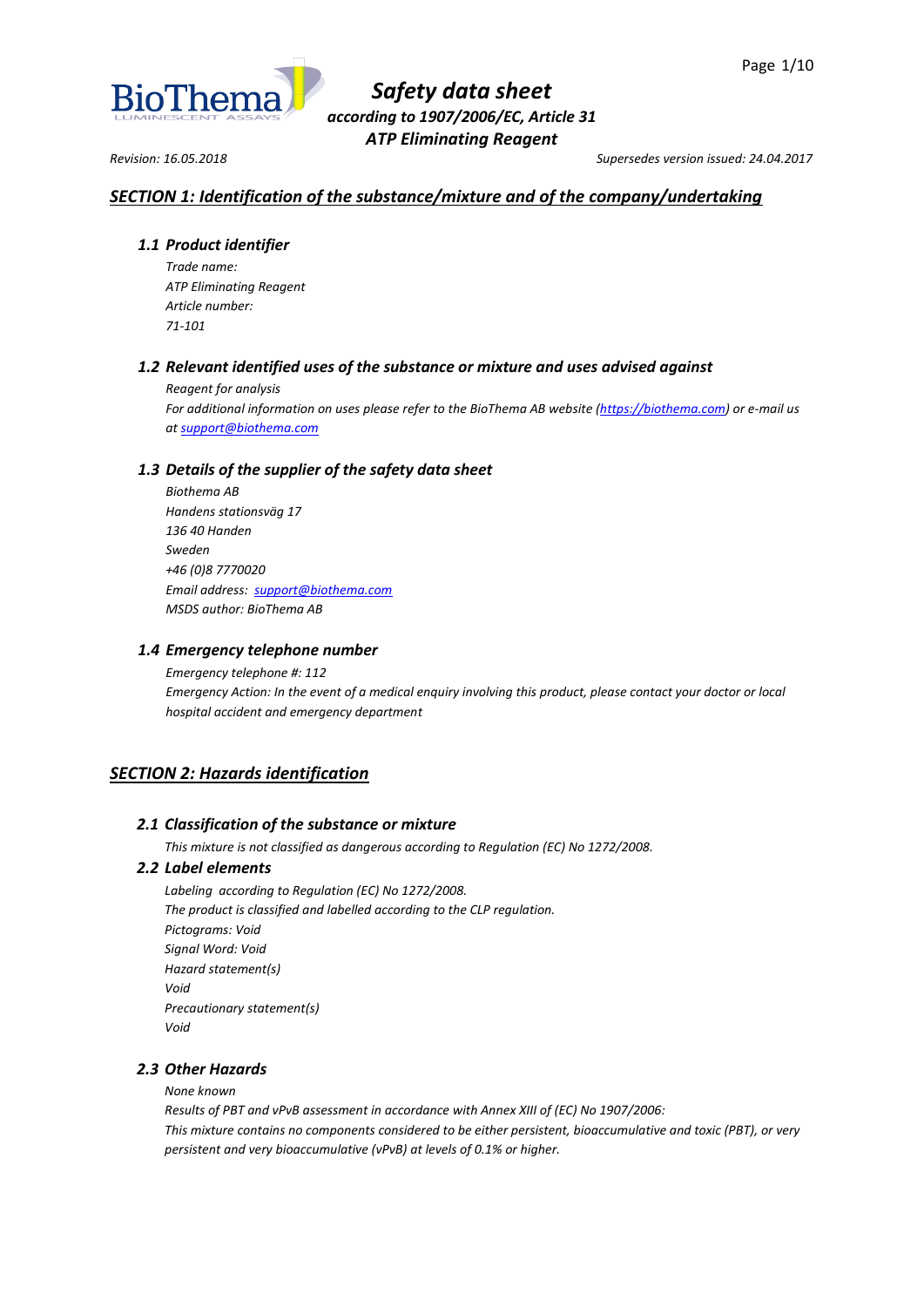*Revision: 16.05.2018 Supersedes version issued: 24.04.2017*

# *SECTION 3: Composition/information on ingredients*

## *3.1 Substances*

*Not applicable*

#### *3.2 Mixtures*

*Solid. No disclosure requirement according to Regulation (EC) No 1272/2008*

| --<br>c | <b>CAS</b> | <b>Chemical name</b> | <b>Percent</b> |
|---------|------------|----------------------|----------------|
|         |            |                      |                |

### *SECTION 4: First aid measures*

### *4.1Description of first aid measures*

*Personal protective equipment for first aid responders is not required. No immediate medical attention required.*

*After inhalation: Supply fresh air; consult doctor in case of complaints.*

*After skin contact: The product might cause skin irritation; good practice is to remove contaminated clothing and rinse skin with water.*

*After eye contact: Rinse opened eye for several minutes under running water as a precaution. Remove contact lenses.*

*After ingestion: Drink water (two glasses at most). Consult doctor if feeling unwell.*

*If these recommendations are not followed the exposed person could experience a delayed eye irritation and skin irritation.*

#### *4.2 Most important symptoms and effects, both acute and delayed*

*May cause irritation. We have no further description of any symptoms.*

*4.3 Indication of any immediate medical attention and special treatment needed*

*No information available.*

#### *SECTION 5: Firefighting measures*

#### *5.1 Extinguishing media*

*Suitable extinguishing media:*

*CO2, powder or water spray. Fight larger fires with water spray or alcohol resistant foam. Use extinguishing media that is appropriate to the local surrounding environment and circumstance. Unsuitable extinguishing media:*

*For this product no limitations of extinguishing media are given.*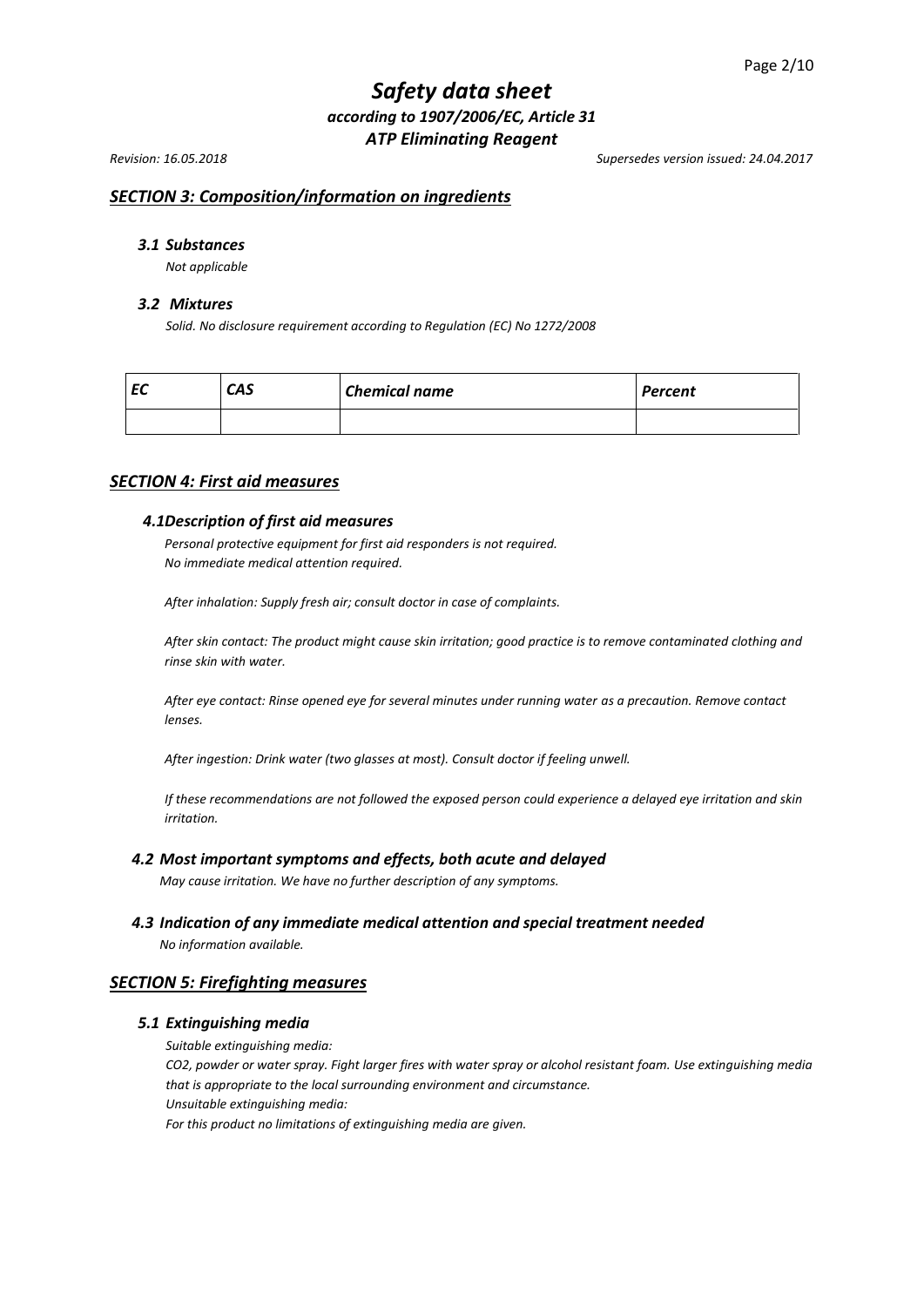*Revision: 16.05.2018 Supersedes version issued: 24.04.2017*

# *5.2 Special hazards arising from the substance or mixture:*

*No data available*

## *5.3 Advice for firefighters:*

*Wear protective clothing for firefighters. Wear self-contained breathing apparatus for firefighting if necessary.*

## *SECTION 6: Accidental release measures*

#### *6.1 Personal precautions, protective equipment and emergency procedures:*

*Advice for non-emergency personnel: Wear suitable protective equipment as specified in SECTION 8*

*Advice for emergency personnel: Wear suitable protective equipment as specified in SECTION 8* 

#### *6.2 Environmental precautions*

*Dilute with plenty of water. Do not allow to enter sewers/ surface or ground water.*

### *6.3 Methods and material for containment and cleaning up*

*Sweep up/absorb with any liquid-binding material and dispose according to section 13.*

#### *6.4 Reference to other sections*

*See section 7 for safe handling See section 13 for disposal information*

## *SECTION 7: Handling and storage*

## *7.1 Precautions for safe handling:*

*Advice on safe handling: No special measures required*

*Advice on hygiene measures: Good practice is to wash hands before and after working with this mixture. Change contaminated clothing.*

#### *7.2 Conditions for safe storage, including any incompatibilities*

*Storage conditions: Keep product fully closed See product label for recommended storage temperature* 

## *7.3 Specified end use(s)*

*See subsection 1.2.*

## *SECTION 8: Exposure controls/personal protection*

### *8.1Control parameters*

*Components with workplace control parameters: None*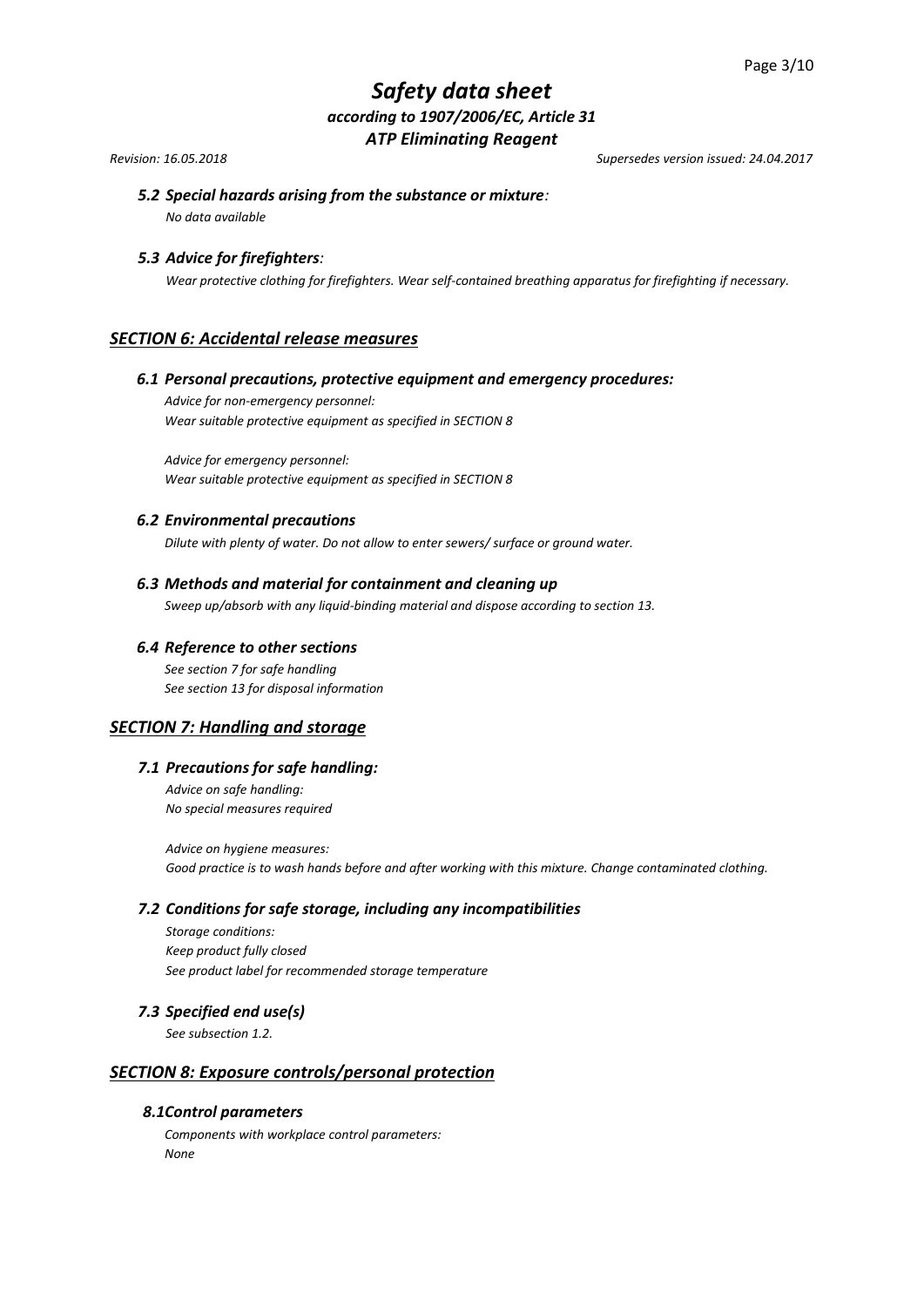*Revision: 16.05.2018 Supersedes version issued: 24.04.2017*

#### *8.2 Exposure controls*

*Engineering controls:*

*General industrial hygiene practice.*

*Good general ventilation (typically 10 air changes per hour) should be used. Ventilation rates should be matched to conditions. If applicable, use process enclosures, local exhaust ventilation, or other engineering controls to maintain airborne levels below recommended exposure limits. If exposure limits have not been established, maintain airborne levels to an acceptable level.*

#### *Individual protection measures:*

*Personal protection equipment should be chosen according to the CEN standards and in discussion with the supplier of the personal protective equipment. Considerations to specific work environment where the product is used should be made.*

*Eye/face protection:*

*Safety glasses tested and approved under standards such as EN 166(EU).*

#### *Skin protection:*

*Wear appropriate chemical resistant gloves. We recommend single use vinyl gloves. The exact break through time for substances has to be obtained from the manufacturer of the protective gloves and has to be observed when making a final choice.*

*Wear lab coat or suitable protective clothing.*

*Respiratory protection: Not required normally. In case of insufficient ventilation, wear suitable respiratory equipment.*

*Thermal hazards: Wear appropriate thermal protective clothing, when necessary.*

*Environmental exposure controls No special precautionary measures necessary.*

## *SECTION 9: Physical and chemical properties*

#### *9.1.Information on basic physical and chemical properties*

| State of matter:                              | Solid                                     |  |
|-----------------------------------------------|-------------------------------------------|--|
| Form:                                         | Solid                                     |  |
| Colour:                                       | White                                     |  |
| Odour:                                        | <b>Odourless</b>                          |  |
| Odour threshold:                              | No information available. Odourless       |  |
| pH:                                           | 6-8 at 20 °C (68 °F)                      |  |
| Melting point/freezing point:                 | No information available. Not determined. |  |
| Initial boiling point and boiling range:      | No information available. Not determined. |  |
| Flash point:                                  | Not applicable. Not flammable.            |  |
| Evaporation rate:                             | No information available. Not determined. |  |
| Flammability (solid, gas):                    | Not applicable. Not flammable.            |  |
| Upper/lower flammability or explosive limits: | Not applicable. Not flammable.            |  |
| Vapour pressure:                              | No information available. Not determined. |  |
| Vapour density:                               | No information available. Not determined. |  |
| Relative density:                             | No information available. Not determined. |  |
| Solubility(ies):                              | Fully miscible in water                   |  |
| Partition coefficient: n-octanol/water:       | No information available. Not determined. |  |
|                                               |                                           |  |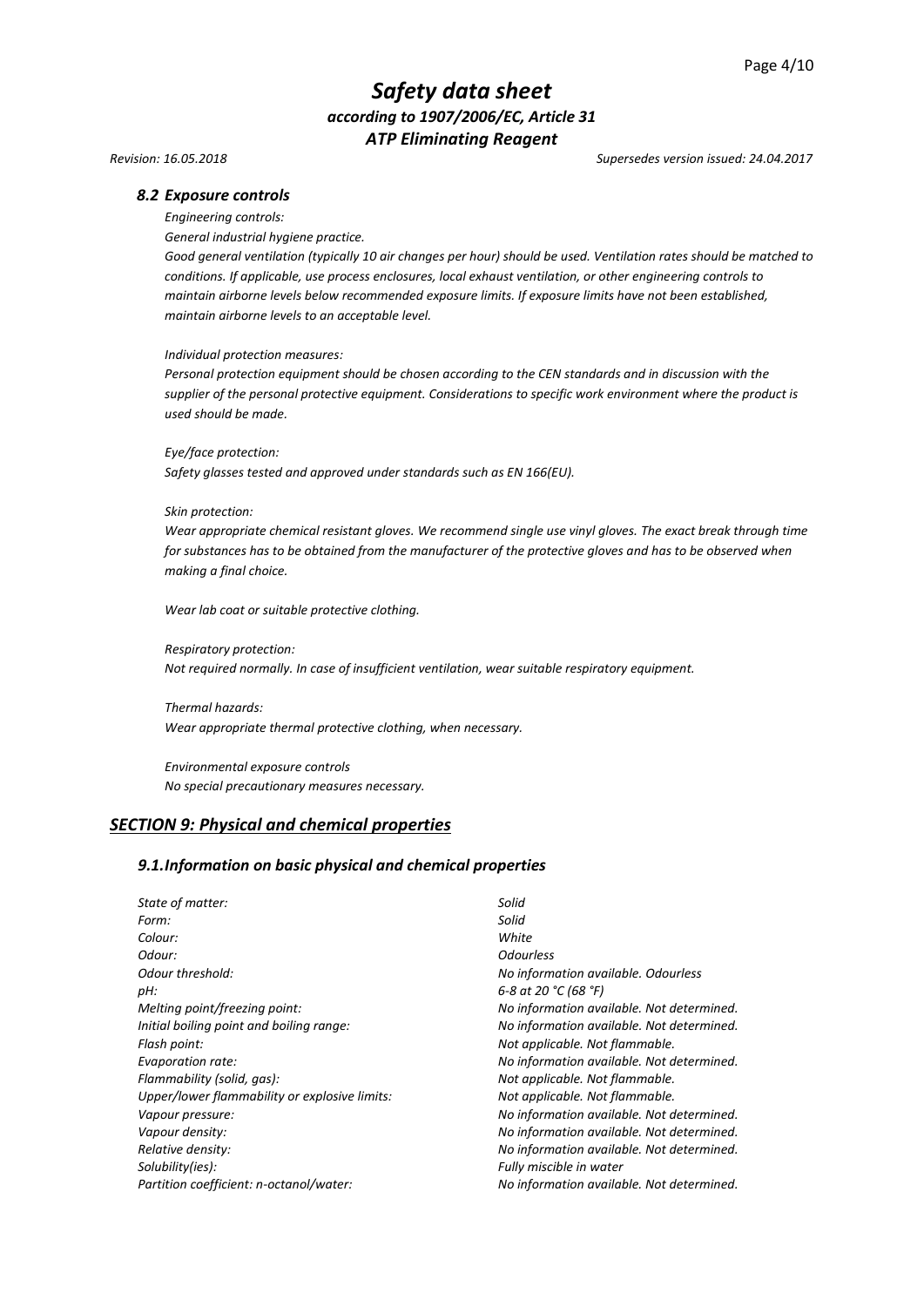#### *Revision: 16.05.2018 Supersedes version issued: 24.04.2017*

*Explosive properties: Not classified as explosive. Oxidising properties. None*

*Auto-ignition temperature: Not applicable. Not flammable. Decomposition temperature: No information available. Not determined. Viscosity: No information available. Not determined.*

## *9.2.Other Information*

*No relevant additional information available.*

## *SECTION 10: Stability and reactivity*

#### *10.1 Reactivity*

*The product is stable and non-reactive under normal conditions of use, storage and transport.*

## *10.2 Chemical stability*

*Material is stable under normal conditions.*

## *10.3 Possibility of hazardous reactions*

*No dangerous reaction known under conditions of normal use.*

## *10.4 Conditions to avoid*

*Contact with incompatible materials. Do not heat closed container. Do not pressurize container.*

#### *10.5 Incompatible materials*

*Strong oxidising or reducing agents. Strong acids or strong bases.*

# *10.6 Hazardous decomposition products*

*No hazardous decomposition products are known.*

### *SECTION 11: Toxicological information*

## *11.1 Information on toxicological effects*

#### *General information*

*Occupational exposure to the substance or mixture may cause adverse effects. Handle in accordance with good industrial hygiene and safety practice.*

#### *Information on likely routes of exposure*

*Ingestion: May cause discomfort if swallowed. Inhalation: Prolonged inhalation may be harmful. Skin exposure: Prolonged contact with skin may cause temporary irritation. Eye exposure: Direct contact with eyes may cause temporary irritation. Symptoms: Exposure may cause temporary irritation, redness, or discomfort.*

*acute toxicity Due to partial or complete lack of data the classification is not possible skin corrosion/irritation Due to partial or complete lack of data the classification is not possible serious eye damage/irritation Due to partial or complete lack of data the classification is not possible respiratory or skin sensitisation Due to partial or complete lack of data the classification is not possible germ cell mutagenicity Due to partial or complete lack of data the classification is not possible carcinogenicity Due to partial or complete lack of data the classification is not possible reproductive toxicity Due to partial or complete lack of data the classification is not possible STOT-single exposure Due to partial or complete lack of data the classification is not possible STOT-repeated exposure Due to partial or complete lack of data the classification is not possible*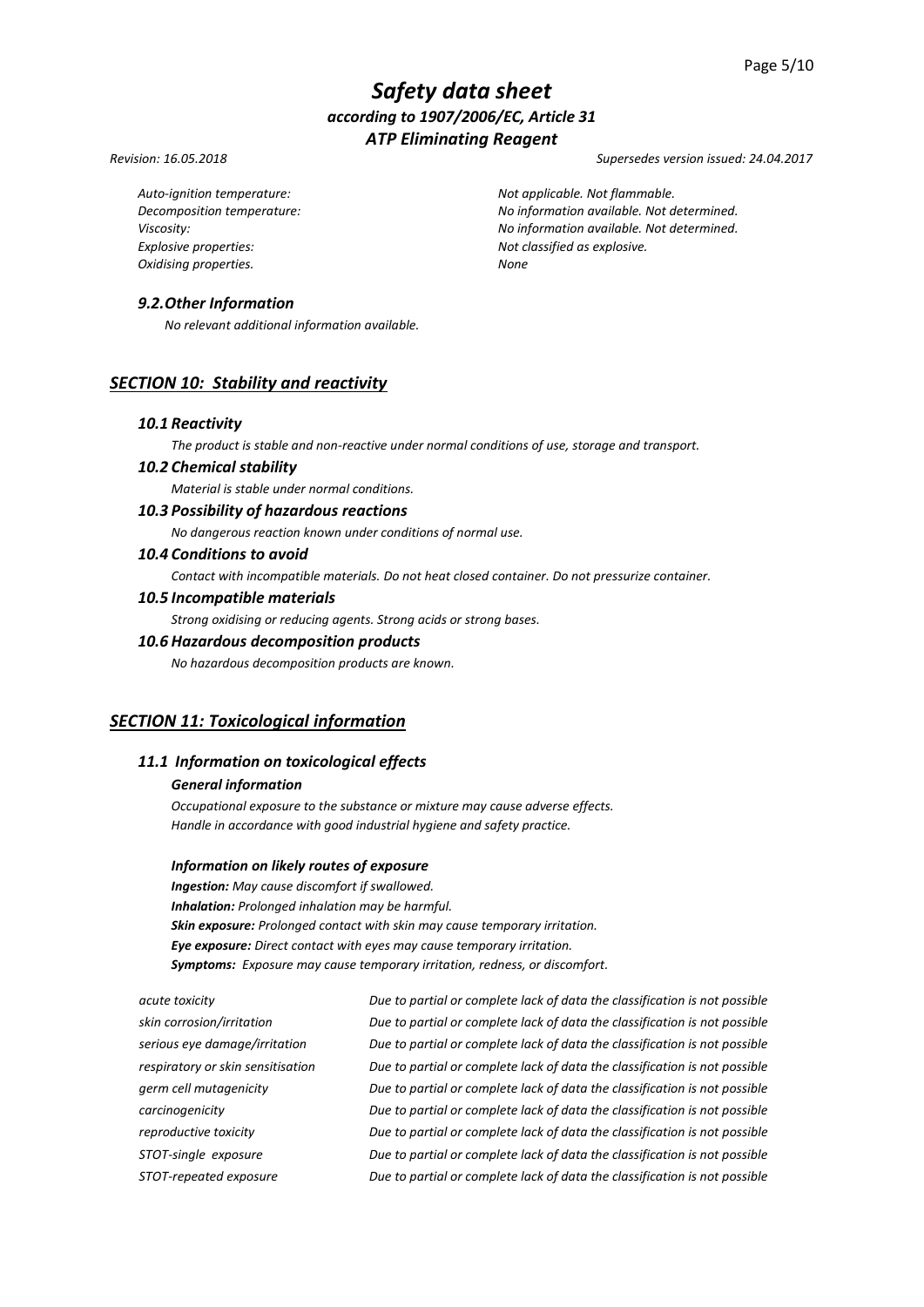*Revision: 16.05.2018 Supersedes version issued: 24.04.2017*

*aspiration hazard Due to partial or complete lack of data the classification is not possible*

## *SECTION 12: Ecological information*

### *12.1 Toxicity*

*No data available* 

### *12.2 Persistence and degradability*

*No data available*

#### *12.3 Bioaccumulative potential*

#### *Bioconcentration factor (BCF)*

*No data available* 

*n-octanol/water (log Kow)*

# *No data available*

*12.4 Mobility in soil* 

*No data available* 

### *12.5 Results of PBT and vPvB assessment*

*This product does not contain a PBT or vPvB or substances.*

#### *12.6 Other adverse effects*

*This product may effect the pH in aquatic environment and risk adverse effect on water organisms. See pH specification under subsection 9.1.*

#### *SECTION 13: Disposal considerations*

#### *13.1Waste treatment methods*

#### *Residual waste*

*Dispose of in accordance with local regulations. Empty containers or liners may retain some product residues. This material and its container must be disposed of in a safe manner.*

#### *Contaminated packaging*

*Empty containers should be taken to an approved waste handling site for recycling or disposal. Since emptied containers may retain product residue, follow label warnings even after container is emptied.*

#### *EU waste code*

*The Waste code should be assigned in discussion between the user, the producer and the waste disposal company.*

#### *Disposal methods/information*

*Collect and reclaim or dispose in sealed containers at licensed waste disposal site. Special precautions*

*Dispose in accordance with all applicable regulations.*

# *SECTION 14: Transport information*

### *14.1 UN number*

*ADR/RID: Not regulated as dangerous goods. IMDG: Not regulated as dangerous goods. IATA: Not regulated as dangerous goods.*

#### *14.2 UN proper shipping name*

*ADR/RID: Not regulated as dangerous goods. IMDG: Not regulated as dangerous goods. IATA: Not regulated as dangerous goods.*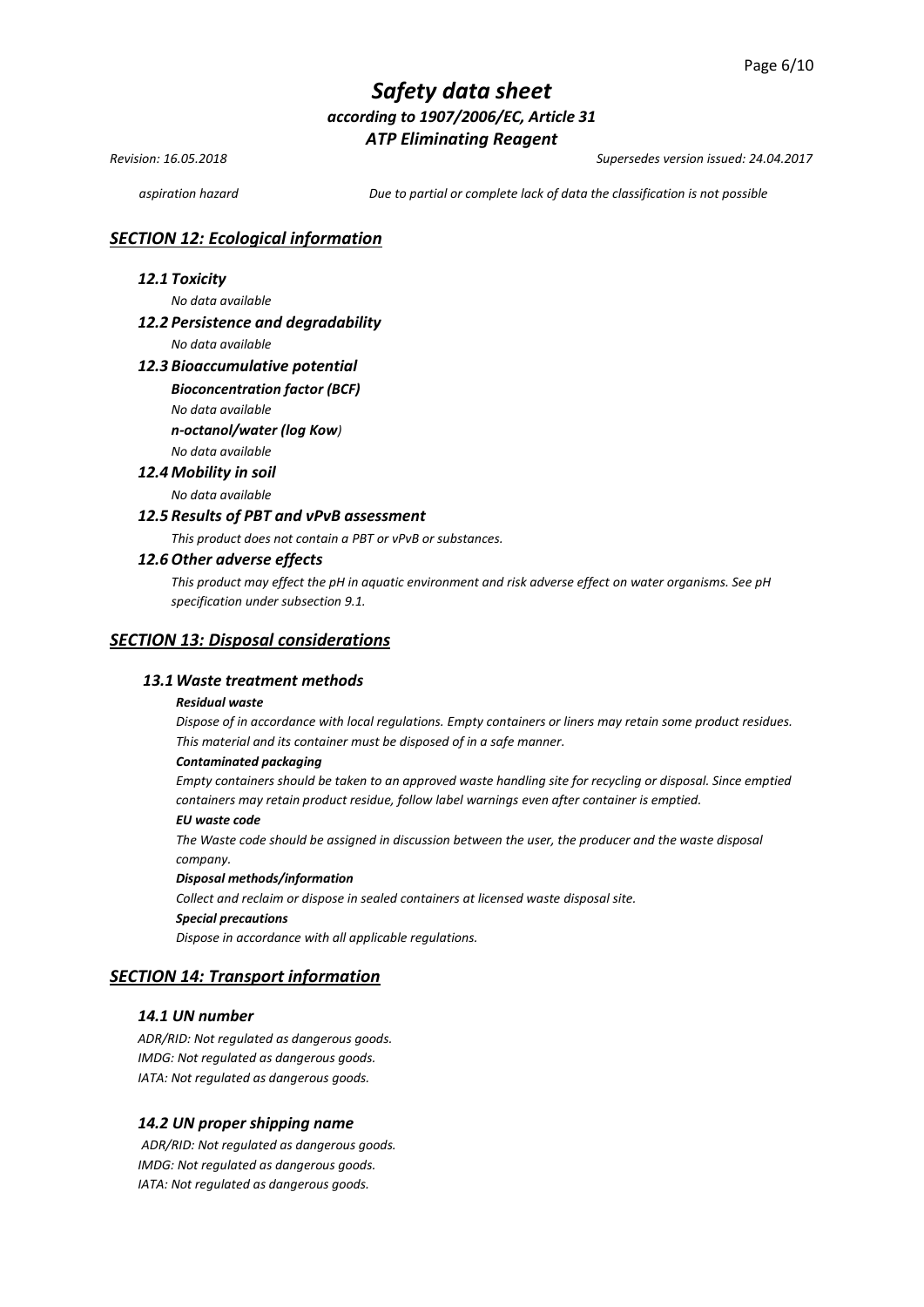*Revision: 16.05.2018 Supersedes version issued: 24.04.2017*

### *14.3 Transport hazard class(es)*

*ADR/RID: Not regulated as dangerous goods. IMDG: Not regulated as dangerous goods. IATA: Not regulated as dangerous goods.*

#### *14.4 Packaging group*

*ADR/RID: Not regulated as dangerous goods. IMDG: Not regulated as dangerous goods. IATA: Not regulated as dangerous goods.*

#### *14.5 Environmental hazards*

*ADR/RID: Not regulated as dangerous goods. IMDG: Not regulated as dangerous goods. IATA: Not regulated as dangerous goods.*

### *14.7 Transport in bulk according to Annex II of Marpol and the IBC Code*

*Not applicable*

### *SECTION 15: Regulatory information*

## *15.1 Safety, health and environmental regulations/legislation specific for the substance or*

#### *mixture*

#### *EU Regualtions*

*Regulation (EC) No. 1005/2009 on substances that deplete the ozone layer, Annex I and II, as amended Not listed.*

*Regulation (EC) No. 850/2004 On persistent organic pollutants, Annex I as amended Not listed.*

*Regulation (EU) No. 649/2012 concerning the export and import of dangerous chemicals, Annex I, Part 1 as amended* 

*Not listed.*

*Regulation (EU) No. 649/2012 concerning the export and import of dangerous chemicals, Annex I, Part 2 as amended*

*Not listed.*

*Regulation (EU) No. 649/2012 concerning the export and import of dangerous chemicals, Annex I, Part 3 as amended*

*Not listed.*

*Regulation (EU) No. 649/2012 concerning the export and import of dangerous chemicals, Annex V as amended*

*Not listed.*

*Regulation (EC) No. 166/2006 Annex II Pollutant Release and Transfer Registry Not listed.*

*Regulation (EC) No. 1907/2006, REACH Article 59(10) Candidate List as currently published by ECHA Not listed.*

#### *Authorisations Regulation*

*(EC) No. 1907/2006, REACH Annex XIV Substances subject to authorization, as amended Not listed.*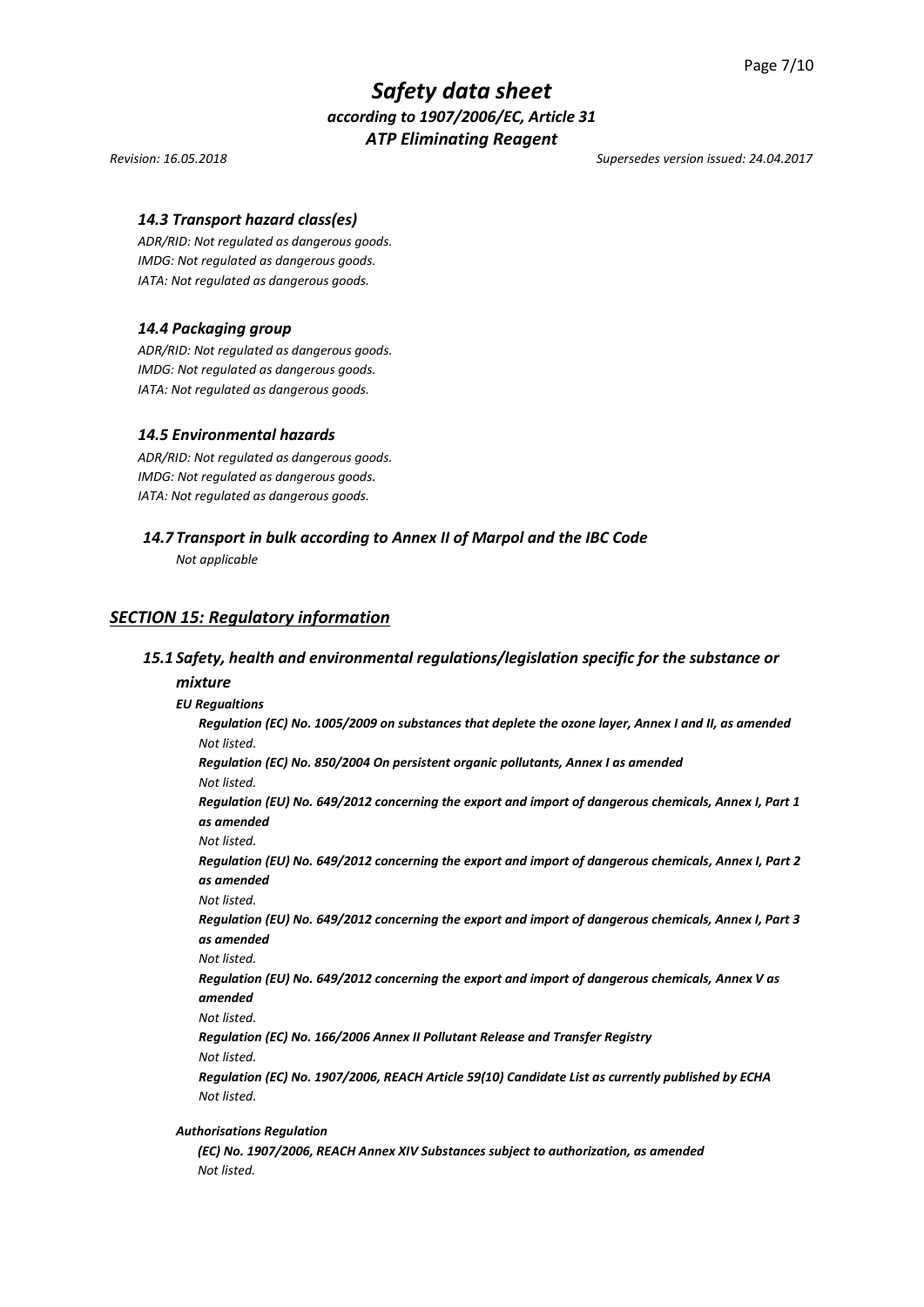*Revision: 16.05.2018 Supersedes version issued: 24.04.2017*

*Restrictions on use* 

*Regulation (EC) No. 1907/2006, REACH Annex XVII Substances subject to restriction on marketing and use as amended*

*Not listed.*

*Directive 2004/37/EC: on the protection of workers from the risks related to exposure to carcinogens and mutagens at work*

*Not listed.*

*Directive 92/85/EEC: on the safety and health of pregnant workers and workers who have recently given birth or are breastfeeding*

*Not listed.*

#### *Other EU regulations*

*Directive 2012/18/EU on major accident hazards involving dangerous substances Not listed.* 

*Directive 98/24/EC on the protection of the health and safety of workers from the risks related to chemical agents at work* 

*Not listed.*

*Directive 94/33/EC on the protection of young people at work Not listed.*

#### *Other regulations*

*The product is classified and labelled in accordance with EG 1272/2008 (CLP regulation) as amended. This Safety Data Sheet complies with the requirements of Regulation (EC) No 1907/2006 as amended.*

#### *National regulations*

*Follow national regulation for work with chemical agents.*

### *SECTION 16: Other information*

#### *List of abbreviations*

*CLP: Classification, Labelling and Packaging AND: Agreement concerning the International Carriage of Dangerous Goods by Inland Waterways RID: Regulations Concerning the International Transport of Dangerous Goods by Rail ADR: European Agreement concerning the International Carriage of Dangerous Goods by Road IATA: International Air Transport Association IMDG: International Maritime Code for Dangerous Goods IBC Code: International Code for the Construction and Equipment of Ships carrying Dangerous Chemicals in Bulk Marpol: International Convention for the Prevention of Pollution from Ships PBT: Persistent, bioaccumulative and toxic vPvB: Very persistent and very bioaccumulative*

#### *References*

*ACGIH's documentation of the Threshold Limit Values and Biological Exposure Indices* 

*EPA* (*Environmental Protection Agency)*

*HSDB®-Hazardous Substances Data Bank*

*IARC- monographs on the carcinogenic risks to humans*

*National toxicology program(NTP) report on carcinogen*

#### *Information on evaluation method leading to the classification of mixture*

*The classification for health and environmental hazards is derived by a combination of calculation methods and test data, if available.*